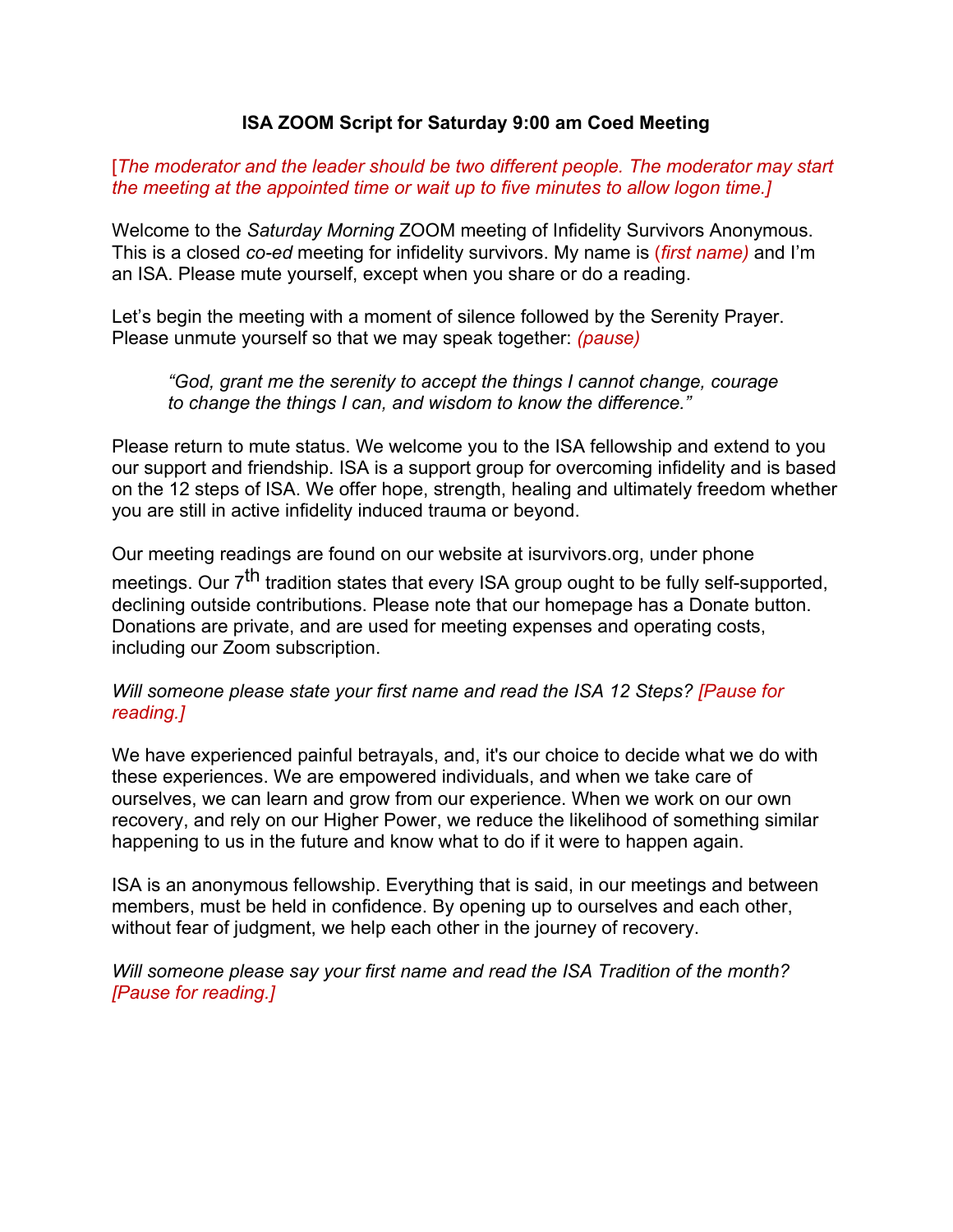Please note the chat section of ZOOM. If you welcome contact from other ISAs, you may share your name and phone number. We encourage you to find a sponsor for recovery. If there are not enough sponsors, choosing a recovery partner or an accountability partner is recommended. A recovery partner is someone you work the steps with and an accountability partner is someone you choose to hold yourself accountable to. If you hear someone you relate to, please take their number and feel free to contact them.

Is there anyone at this meeting for the first time? If so, would you please unmute and state your first name so that we may welcome you? *[extend a welcome]* 

We share our own experience, strength and hope with the group. We disclose in a general way what we used to be like, what happened, and what we are like now. Instead of the problem, we focus on the solution. We us "I" statement, instead of "You" or "We" statements, because it forces us to take responsibility for our own beliefs and behaviors. It also makes the meeting safe for others who may disagree or have had different experiences. Please refrain from naming therapists, treatment centers, books or other details that may viewed as promotion. We respect other 12-step programs, but limit our sharing to issues related to ISA.

In this meeting we do **not** engage in crosstalk. Crosstalk means to interrupt or to directly respond to the shares of others or mentioning a member's name.

While sharing, you may ask for feedback. Feedback is given only after the formal meeting has closed, and fellowship begins. Unsolicited advice giving and telling people what to do without their permission is strongly discouraged.

In this meeting, we read from "The Language of Letting Go" by Melody Beattie OR from "Forgiving and Letting Go," by Tian Daily and this week's leader is... *[Introduce the meeting leader and allow for their reading and share.]* 

The meeting is now open for sharing. You may share on the topic, do a check-in, and ask for feedback if you wish. Please stay muted while others share and remember to time yourself for 4 (FOUR) minutes. *[Allow for sharing and record who asks for feedback.]*